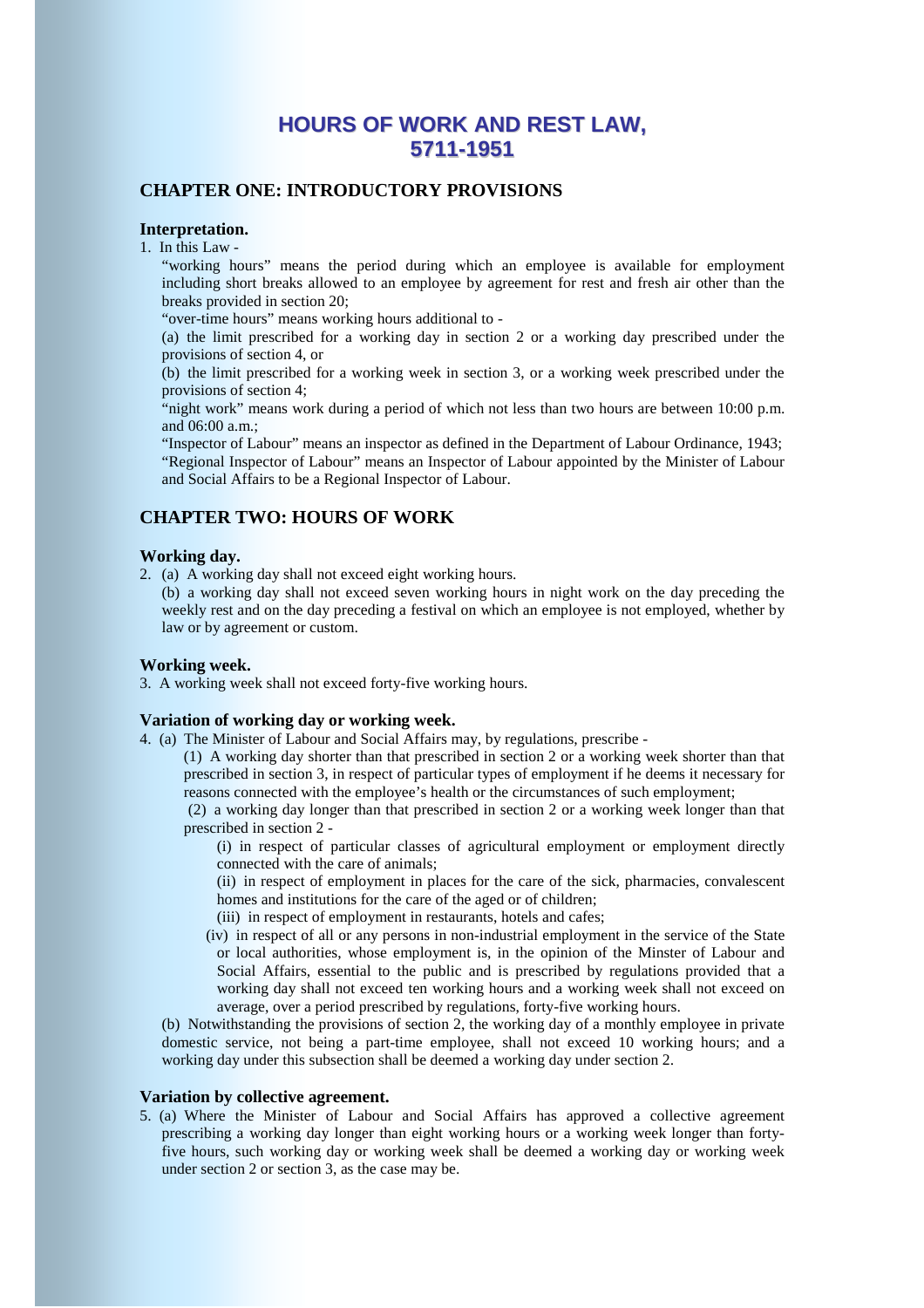The Minister of Labour and Social Affairs shall not give his approval under this subsection, unless - (1) he is satisfied that on account of special circumstances it is impossible to maintain a working day as prescribed in section 2 or working week as prescribed in section 3.

 (2) the average number of working hours over a period prescribed in the collective agreement does not exceed ten hours per day or forty-five hours per week.

 (b) Where the Minister of Labour and Social Affairs has approved a collective agreement prescribing for one day in the week a working day not exceeding five working hours and for two days in the week a working day not exceeding nine working hours, such working days shall be deemed working days under section 2.

## **Prohibition of over-time employment.**

6. An employee shall not be employed during over-time hours, unless such employment is allowed under section 10 or has been permitted under section 11.

# **CHAPTER THREE: WEEKLY REST**

#### **Weekly hours of rest.**

7. (a) An employee's weekly rest shall be not less than thirty-six consecutive hours in the week.

- (b) The weekly rest shall include
	- (1) in the case of a Jew, the Sabbath day;

 (2) in the case of a person other than a Jew the Sabbath day or Sunday or Friday, whichever is ordinarily observed by him as his weekly day of rest.

### **Variation of weekly hours of rest.**

8. The Minister of Labour and Social Affairs may, by regulations, prescribe in respect of particular types of employment, a weekly rest shorter than thirty-six hours, but not shorter than twenty five consecutive hours. A weekly-rest prescribed by regulations under this section shall be deemed the weekly rest under section 7.

#### **Prohibition of employment during weekly rest.**

9. An employee shall not be employed during his weekly rest, unless such employment has been permitted under section 12.

## **Prohibition of work during weekly rest.**

9A. (a) On the prescribed days of rest, within the meaning of the Law and Administration Ordinance,, 5708-1948, the owner of a work-shop or industrial undertaking shall not work in his workshop of undertaking and the owners of a shop shall not do business in his shop.

 (b) On the aforesaid days of rest, a member of a cooperative society shall not work in a workshop or industrial undertaking of the society; a member of an agricultural cooperative society shall not work in a workshop or industrial undertaking of the society unless the work is connected with the services necessary for its farm.

 (c) A non-Jew may, in respect of his workshop, industrial undertaking or shop situated in the area of a local authority whose non-Jewish inhabitants, according to the determination of that authority, are at least 25 per cent of its total population, observe the prohibitions imposed by this section, at his option, either on the aforesaid days of rest or on his own Sabbath and holydays. The same shall apply in a quarter of a local authority if the area and the proportion - not less than 25 per cent - of the non-Jewish inhabitants of that quarter have been determined for this purpose by that authority.

 (d) The provisions of subsection (c) shall not prevent a person charged under this section from producing evidence that the proportion of non-Jewish inhabitants in the area of the local authority or the quarter, as the case may be, is not less than 25 per cent.

## **Application of section 12.**

9B. The provisions of section 12 shall apply, *mutatis mutandis*, to the grant of permits for work on days of rest to a person to whom the provisions of section 9A apply.

## **Prohibition of discrimination.**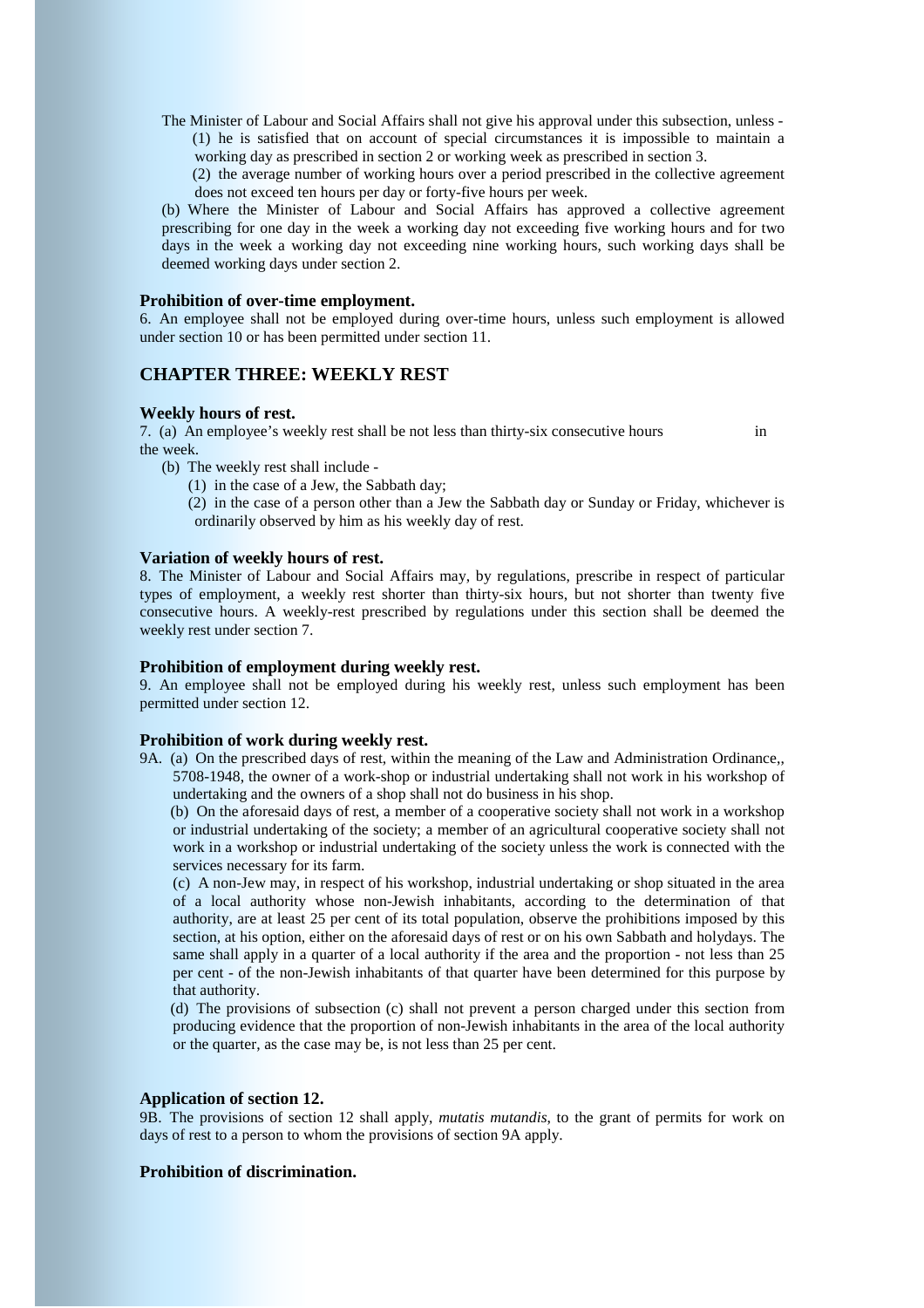9C. (a) A person in need of an employee shall not refuse to accept a person for employment by reason only that on being accepted for employment such person states that in accordance with a prohibition imposed by commandments of his religion observed by him, he does not agree to work on days of weekly rest, and he shall not require him to give an understanding to work on days of weekly rest as a condition of his being accepted for employment.

 (b) A person in need of an employee may request a person who has stated as specified in subsection (a) to deliver to him, not later than seven days from the date of the request, a written affidavit under section 15 of the Evidence Ordinance (New Version), 5731-1971, containing particulars substantiating his statement, including particulars attesting to his religious convictions and his observance of the commandments of his religion and, if he is a Jew, to his observance of the dietary laws, both in and outside his home, and to his abstention from traveling on the Sabbath.

## **Employee requested to work during time of weekly rest.**

9D. (a) An employee who has not previously worked on days of weekly rest and whom his employer requests so to work or notifies that he intends so to request him may state to his employer, not later than three days after the date of the request or notification, that in accordance with a prohibition imposed by commandments of his religion observed by him, he does not agree to work on days of weekly rest.

 (b) An employer may request an employee who has stated as specified in subsection (a) to deliver to him, not later than seven days from the day of the request, a written affidavit under section 15 of the Evidence Ordinance (New Version), 5731-1971, containing particulars as referred to in section 9C(b).

#### **Reasonable alteration of conditions of employment.**

9E. An employer may reasonably alter the conditions of employment and work schedule of a person who has stated under section 9C or 9D that he does not agree to work on days of weekly rest.

#### **Inapplicability.**

- 9F. (a) Where a statement under section 9C or 9D is untruthful or where the person who made it has been requested to deliver an affidavit as specified in those sections and has not done so, such statement shall be void.
	- (b) The provisions of section 9C and 9D shall not apply
		- (1) In a place of employment which is an enterprise or establishment, or part thereof, concerned with public security;

 (2) to work connected with State security or with the protection of the safety, well-being or health of persons;

- (3) to work connected with hotel accommodation;
- (4) to work connected with the generation or conveyance of electric current;

 (5) to work connected with the maintenance of essential supplies and services and designated by order of the Ministers' Committee mentioned in section 12B, with the approval of the Knesset Labour and Social Affairs Committee, if, in the opinion of the said Ministers' Committee the application of the said section is likely to prevent the maintenance of essential supplies and services.

## **Jurisdiction of Labour Court.**

9G. (a) The Regional Court, within the meaning of the Labour Courts Law 5729-1969 (hereinafter referred to as "the Regional Court) shall have sole jurisdiction in actions arising out of the provisions of section 9C.

 (b) The Regional Court shall not entertain an action based on the provisions of sections 9C to 9F brought after the lapse of three months from the time when the cause of action arose.

## **CHAPTER FOUR: EMPLOYMENT DURING PROHIBITED HOURS**

## **Employment allowed during over-time hours.**

10. (a) An employee may be employed during over-time hours -

 (1) where an accident or unexpected event renders the same necessary, or machinery or equipment requires urgent attention, and to the extent only that such employment is required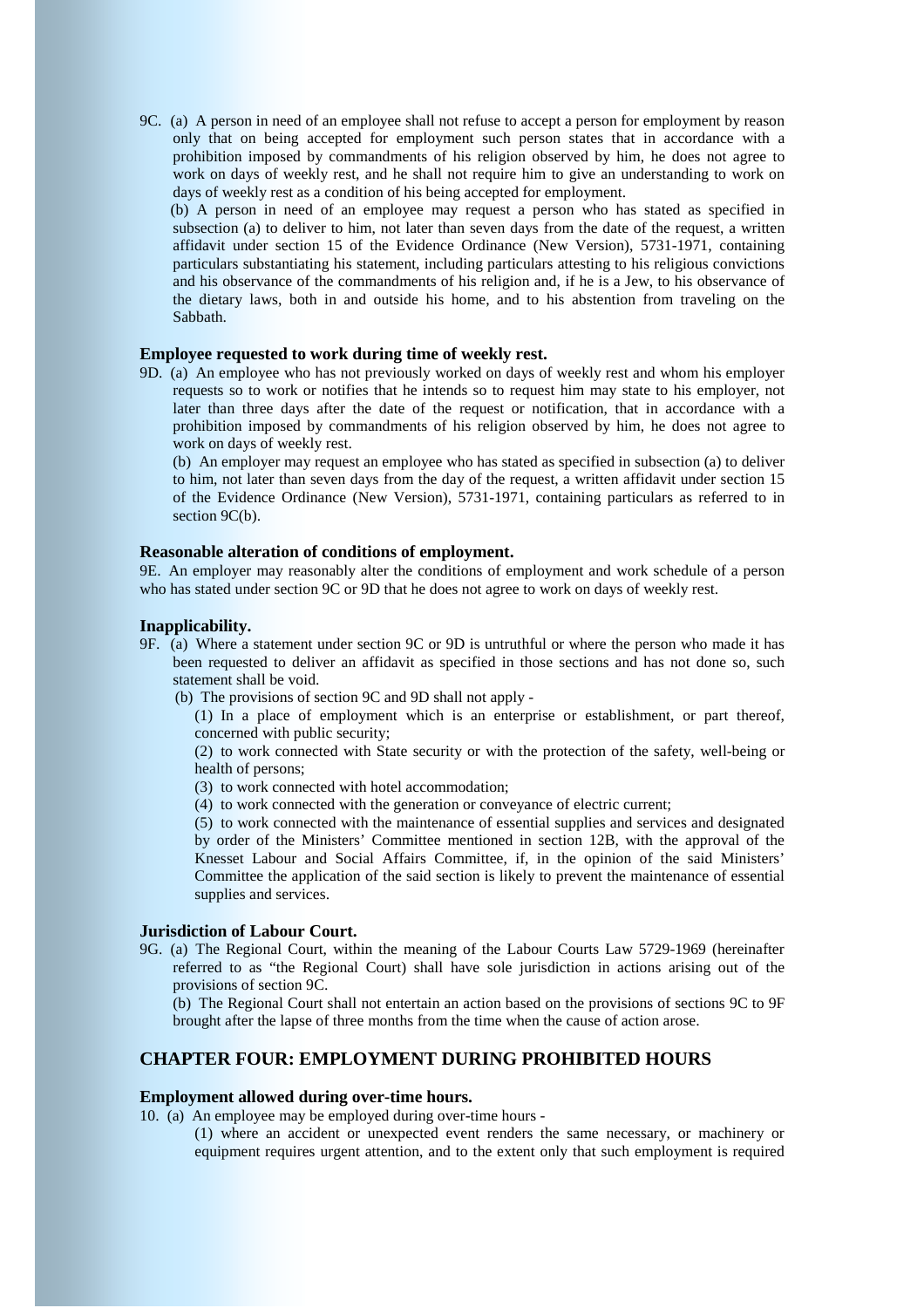in order to prevent serious disturbances of the normal process of the work concerned, or to prevent injury to persons or property which cannot be prevented by other means;

 (2) where persons are employed in shifts: provided that they shall not be employed for more than one hour of over-time per day, and that the average for three weeks shall no exceed fortyfive working hours per week;

 (3) for the purpose of preparing an annual balance-sheet, stock-taking and trading before a festival: provided that no person shall be so employed for more than four hours of overtime per day or one hundred hours per year;

 (b) Where a worker has been employed during over-time hours under paragraph (1) of subsection (a), written notice to that effect shall be given to the Regional Inspector of Labour not later than on the following day, and no further over-time employment shall be undertaken unless the inspectors shall give written permission for the same and any conditions thereof are complied with.

## **Permission for over-time employment.**

11. The Minister of Labour and Social Affairs may permit an employee to be employed during overtime hours -

 (1) during any period of a state of emergency in the State by virtue of a declaration under section 9(a) of the Law and Administration Ordinance, 5708-1948, and at any time that the requirements of essential supplies and services render the same necessary in the opinion of the Minister of Labour and Social Affairs or, in the case of places of employment which are subject to the direction of the Minister of Defence or in which orders are being fulfilled for the Israel Defense Forces, in the opinion of the Minister of Defence;

(2) in non-industrial public services;

(3) in watchmen's duties;

 (4) in any place for the care of the sick, pharmacies, convalescent homes and institutions for the care of the aged or of children.

(5) in restaurants, hotels and cafes, and cultural, sports and entertainment undertakings;

 (6) in preparatory of final processes which must be carried out outside ordinary working hours or in employment which by its nature must be performed intermittently and at intervals and requires the continuous presence of the employee at his place of employment;

 (7) in seasonal employment or in exceptional cases of temporary and extraordinary pressure of work.

#### **Permission for employment on weekly rest.**

12. (a) The Minister of Labour and Social Affairs may permit an employee to be employed during all or any of the hours of weekly rest, if he is satisfied that interruption or work for all or part of the weekly rest is likely to prejudice the defense of the State or the security of persons or property or seriously to prejudice the economy, or a process of work or the supply of services which, in the opinion of the Minister of Labour and Social Affairs, are essential to the public or part thereof.

 (b) A general permit under subsection (a) shall be given only upon the decision of a Ministerial Committee consisting of the Prime Minister, the Minister of Religious Affairs and the Minister of Labour and Social Affairs.

 (c) A special permit under subsection (a) shall specify the trades or functions of the employees in respect of whom it is given or the departments at the place of employment in respect of whose employees it is given.

## **Over-time hours and increasing employment.**

13. The Minister of Labour and Social Affairs if he considers the same necessary for increasing employment, may, by order published in *Reshumot* or by special notice, prohibit or restrict the employment of an employee during over-time hours as allowed under section (10a), other than paragraph (1) thereof, or as permitted under section 11.

## **Conditions and restriction in permits.**

14. (a) The Minister of Labour and Social Affairs may prescribe conditions and restrictions in permits. (b) The Minister of Labour and Social Affairs shall prescribe, in any permit for employment during over-time hours, the limit of permitted over-time hours.

## **General and special permits.**

15. (a) A permit may be either general or special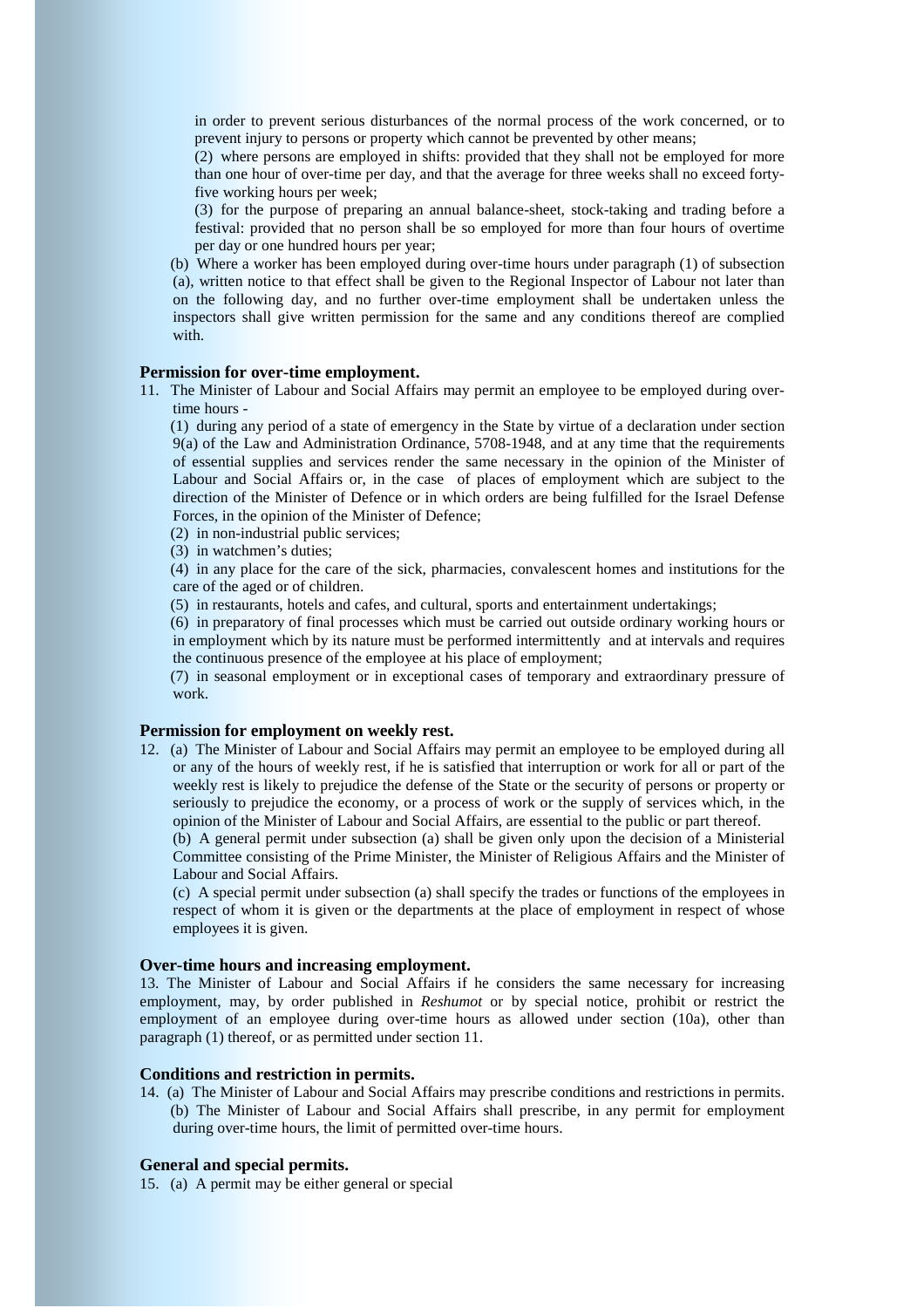(b) Notice of the grant of a general permit and of the conditions and restrictions prescribed therein and notice of the revocation of a general permit or of the variation of the conditions prescribed therein, shall be published in *Reshumot*.

A special permit shall not be granted for any period exceeding two years, and any person granted such a permit shall exhibit it conspicuously at the place where persons are employed in accordance therewith.

## **Over-time pay.**

16. (a) an employer shall pay an employee who is employed for over-time hours a wage not less that 1¼ times the ordinary wage for the first two over-time hours in any one day, and not less than 1½ times the ordinary wage for all subsequent over-time hours.

Where an employee's wage or any part thereof is paid by piece rates, his employer shall pay him, for each piece made during the first two over-time hours in any one day, a wage of not less than 1¼ times the wage payable for each piece made during ordinary working hours, and for each piece made during over-time hours exceeding two, not less than 1½ times the wage payable for each piece made during ordinary hours.

 (b) Where the wage of an employee engaged in any of the employments mentioned in paragraph (2) of section 4(a) or in section 4(b) is paid monthly or at a longer interval, his employer shall be entitled, instead of paying a wage under this section, to give him a rest of not less than an hour and a quarter for each of the first two over-time hours in any one day and of not less than an hour and a half for every subsequent over-time hour.

## **Pay for working on weekly rest.**

- 17. (a) Where an employee is employed during all or any of the hours of weekly rest:
	- (1) his employer shall pay him for any such hours a wage of not less than 1½ times the ordinary wage. Where the employee's wage or any part thereof is paid by piece rates, his employer shall pay him for each piece made during the hours of weekly rest a wage of not less than 1½ times the wage payable for each piece made during ordinary working hours.

 (2) his employer shall give him, instead of the hours of weekly rest on which he worked, such number of hours of rest and at such time as are prescribed in the permit by virtue of which he is so employed.

 (b) Where an employee's wage is paid monthly or at longer interval, his employer shall be entitled to give him, instead of pay under paragraph (1) of subsection (a), a rest of not less than an hour and a half for every hour of weekly rest on which he is employed.

## **Ordinary wage.**

18. For the purposes of sections 16 and 17, the term "ordinary wage" includes all additional payments made by an employer to an employee.

## **Regulations as to calculation of pay.**

19. The Minister of Labour and Social Affairs, by regulations, may make supplementary directions as to the calculation of over-time pay and pay for work during the weekly rest for the purposes of sections 16 and 17.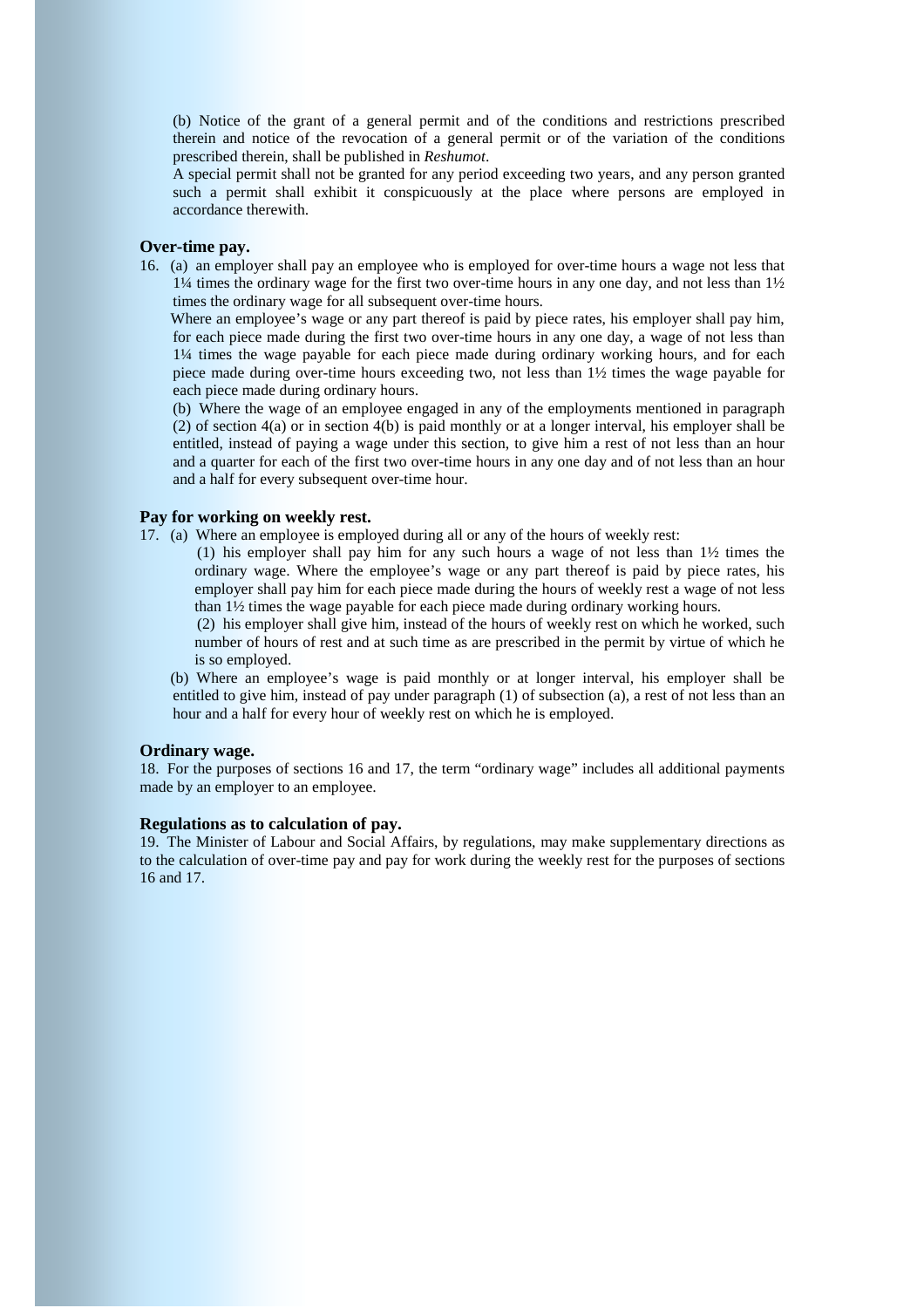# **CHAPTER FIVE: WORK BREAKS**

## **Work breaks.**

- 20. (a) In any working day of six or more hours, work shall cease for rest and refreshment for not less than ¾ of an hour, including one continuous break of not less than half an hour. On the day preceding the weekly rest or a festival, the break shall be for not less than half an hour.
	- (b) A break under subsection (a) shall not exceed three hours.

 (c) During a break under subsection (a) lasting for half an hour or more, an employee may leave his place of work, unless his presence at his place of work is essential to the work process or to the working and use of the equipment and he has been required by his employer to remain at his place of work, and, in such a case, the period of the breaks shall be regarded as part of the working hours.

## **Break between working days.**

21. There shall be a break of not less than eight hours between one working day and the next.

#### **Night work.**

22. (a) An employee shall not be employed on night work for more than one week in three in any undertaking in which persons are employed in shifts.

 (b) In 1991, 1992 and 1993 in subsection (a) instead of "more than one week" read "more than two weeks".

## **Permits as to breaks.**

23. The Minister of Labour and Social Affairs may permit a deviation from the provisions of sections 20 and 22 if it appears to him that the conditions of work or the duties or welfare of an employee require or justify it, or in respect of a person who in reliance on section 9C or 9D, does not agree to work on days of weekly rest.

The provisions of sections 14(a) and 15 apply to a permit under this section.

# **CHAPTER SIX: LABOUR INSPECTION AND PENALTIES.**

### **Powers of Inspector.**

24. (a) Any Inspector of Labour, in relation to any place in which he has reason to believe that a person is employed, shall have all the powers of an Inspector under section 10(1) of the Department of Labour Ordinance, 1943.

 (b) An Inspector of Labour may, in any matter relating to this Law, examine any person being in a place visited by such Inspector in virtue of his powers under subsection (a), but no person shall be required to give an answer or evidence calculated to incriminate him.

 An Inspector of Labour may prepare a record of the answer and statements of the person examined.

 (c) A record prepared in accordance with subsection (b) shall have the effect of a statement prepared in accordance with the provisions of section 2 of the Criminal Procedure (Evidence) Ordinance, and sections 3 and 4 of that Ordinance shall apply thereto.

## **Register of Working Hours, etc.**

25. (a) Every employer shall keep a register of working hours, hours of weekly rest, over-time hours, pay for over-time hours and for work during the weekly rest, and such particulars shall be entered therein as shall be prescribed by regulation.

 (b) The Minister of Labour and Social Affairs, by notice published in *Reshumot*, shall prescribe the classes of employers to whom this section shall apply.

## **Penalties**

26. (a) Any person who employs another person in contravention of this Law of otherwise than in accordance with regulations made or a permit granted thereunder, shall be liable to a fine not exceeding nine thousand, six hundred new Shekalim in respect of every employee so employed or to imprisonment for a term not exceeding one month or to both such penalties.

 (b) Any person who interferes with an Inspector of Labour in the exercise of his powers or refuses to answer any question which he is obliged to answer or fails to exhibit a permit as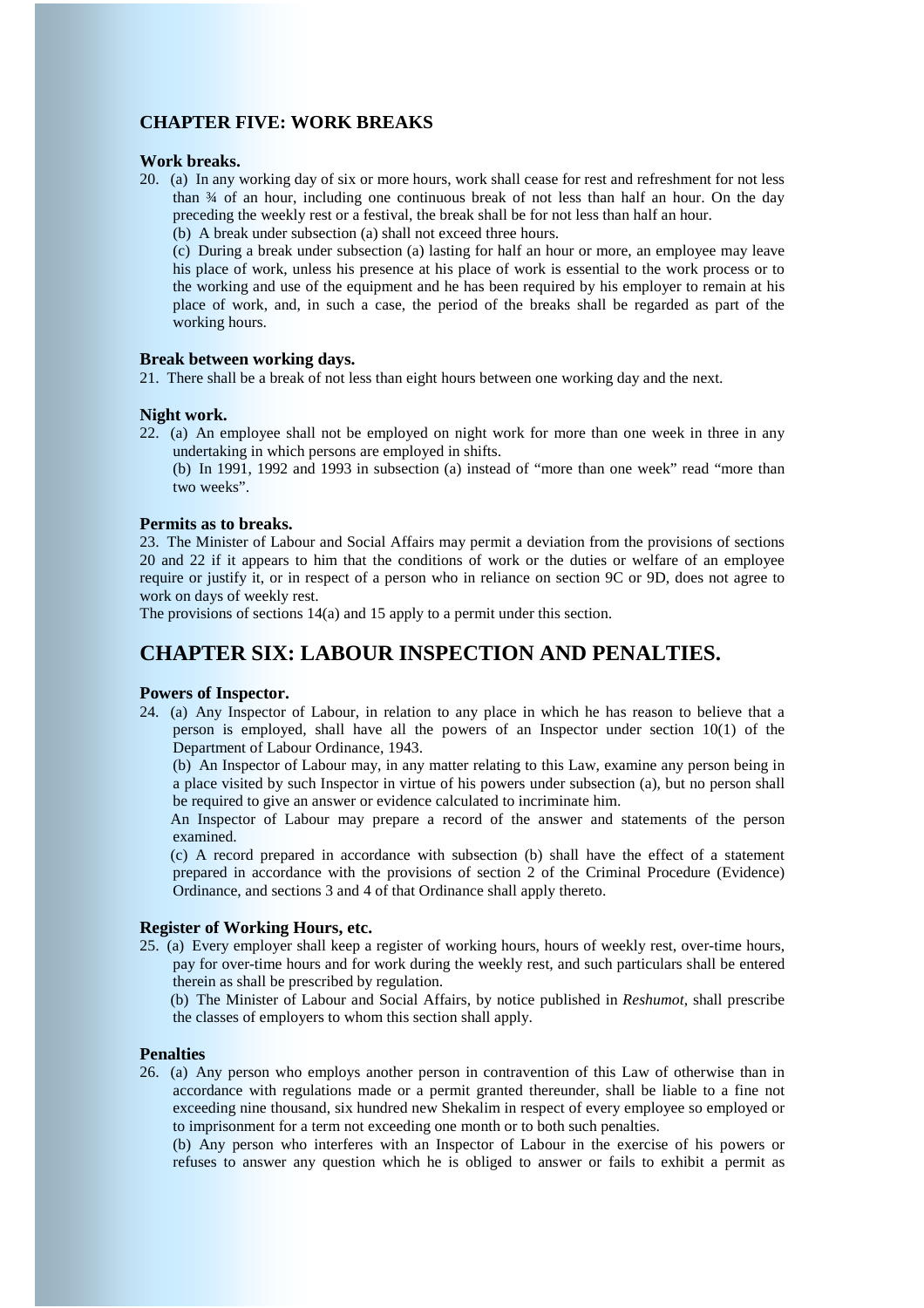required by section 15(b) shall be liable to a fine not exceeding nine thousand, six hundred new Shekalim or to imprisonment for a term not exceeding two weeks or to both such penalties.

 (c) A person who contravenes any provision of section 9A shall be liable to a fine not exceeding nine thousand, six hundred new Shekalim.

## **Responsibility of directors and managers.**

27. Where a company, co-operative society or any other body of persons has employed any person in contravention of this Law or other wise than in accordance with regulations made or a permit granted thereunder, every director, manager or official of such body of persons shall likewise be regarded as responsible for the offence and may be tried and punished as if he had committed it, unless one of the following is proved:

(1) that the offence was committed without his knowledge;

 (2) that he took all proper steps to ensure compliance with the provisions of this Law relating to such offence.

#### **Position of workers contracting group.**

28. In the case of a worker's contracting group, whether or not it be a corporate body, each member of the group shall be deemed to be an employee of the person who has entrusted any work to the group, provided he would be so deemed if a direct link existed between him and that person.

29. Repealed.

## **PART SEVEN: VARIOUS PROVISIONS**

## **Application of this Law.**

30. (a) This law shall not apply to the employment of the following.

(1) members of the Israel police; and members of the Prison Service;

 (2) government employees whose duties require them to be available for employment outside ordinary working hours;

(3) sailors and fisherman;

(4) members of an air-crew;

 (5) persons employed in administrative duties or duties requiring a special degree of personal confidence;

 (6) employees, the conditions and circumstances of whose employment render it impossible for the employer to control their working hours and hours of rest.

 (b) Where a dispute has arisen as to whether an employee belongs to a class of employees to whose employment this Law does not apply, the employee, employer, employees' committee at the place of employment, if any, or an Inspector of Labour, may apply to the Labour, within the meaning of the Labour Courts Law, 5729-1969, for a decision; the Court shall give the employees' committee an opportunity to state its case, in such manner as it shall direct, even it was not the committee which applied for the decision.

## **The State as employer.**

31. For the purposes of this Law, a government employee shall be regarded in the same way as any other employee.

## **Implementation and regulations.**

32. The Minister of Labour and Social Affairs is charged with the implementation of this Law and may make regulations as to any matter relating to its implementation, including regulations as to the manner in which an employer shall bring the provisions of this Law to the knowledge of his employees.

## **Duty to consult.**

33. The Minister of Labour and Social Affairs shall not make regulations under sections 4, 8 or 19, grant a general permit under sections, 11, 12 or 23, make an order under section 13 or exercise his powers under section 25(b), except after consultation with the national workers' organisation representing the largest number of workers and representative national organisations of employers who, in the opinion of the Minister, have an interest in the matter.

## **Delegation of powers.**